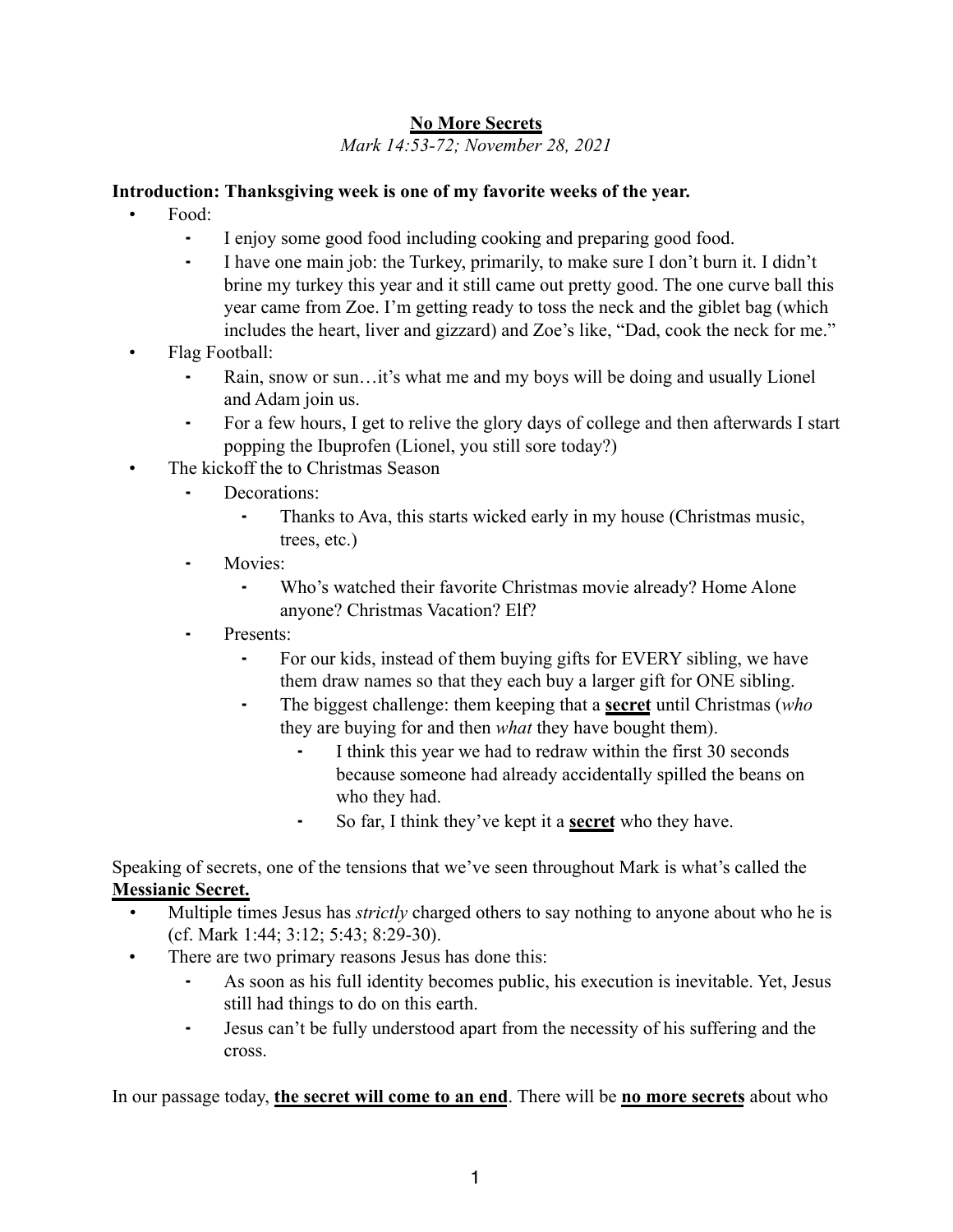Jesus is.

### **Last week in Mark…**

- Jesus is betrayed by Judas in the garden and then he's seized and led away by the religious leaders.
	- ⁃ This was probably around midnight.
- Read Mark 14:50: "And they all left him and fled."

# **Read Mark 14:53-72.**

### **Initial Key Observations:**

- The entire account that we're studying today happened between midnight and roughly 6am.
- In addition to Jesus, there are three key people or groups of people in our passage:
	- The High Priest
		- John tells us (cf. John 18:13-14) that Jesus was first taken to Annas (the former high priest) who still wielded enormous influence and then he went to Caiaphus, Annas' son-in-law and the current high priest.
	- ⁃ The Sanhedrin (chief priests, elders and scribes)
		- ⁃ These are the religious leaders of the day.
		- ⁃ This wasn't an official trial…but more like an informal hearing.
		- ⁃ The Jewish leadership didn't possess the legal authority to execute Jesus but they could make a recommendation, which they eventually do in bringing Jesus to Pilate, the Roman Governor.
	- ⁃ Peter
		- ⁃ It's not just Jesus who is on trial here, Peter is as well.
		- ⁃ With this literary "Peter Sandwich," the implied question is: Who will be a faithful witness under persecution? Jesus? Peter? Both?
		- ⁃ Peter's *distance* is already foreshadowing his impending denial.

*Transition: Mark is inviting us into two court rooms this morning and he's asked us to be a part of the jury. Both of these trials demand a decision and a response from us.*

# **Trial #1: Who is Jesus and what will you do with him (53-65)?**

# **Verse 55: Their aim was to put Jesus to death but they needed not just a religious indictment, but a political indictment.**

- A religious indictment would be of little interest to the Romans.
- But if a political allegation was raised, the Romans would have to act in their own selfinterest.
- This is why actions against the temple are raised against Jesus (it had religious and political overtones).
- Darrell Bock notes this clearly: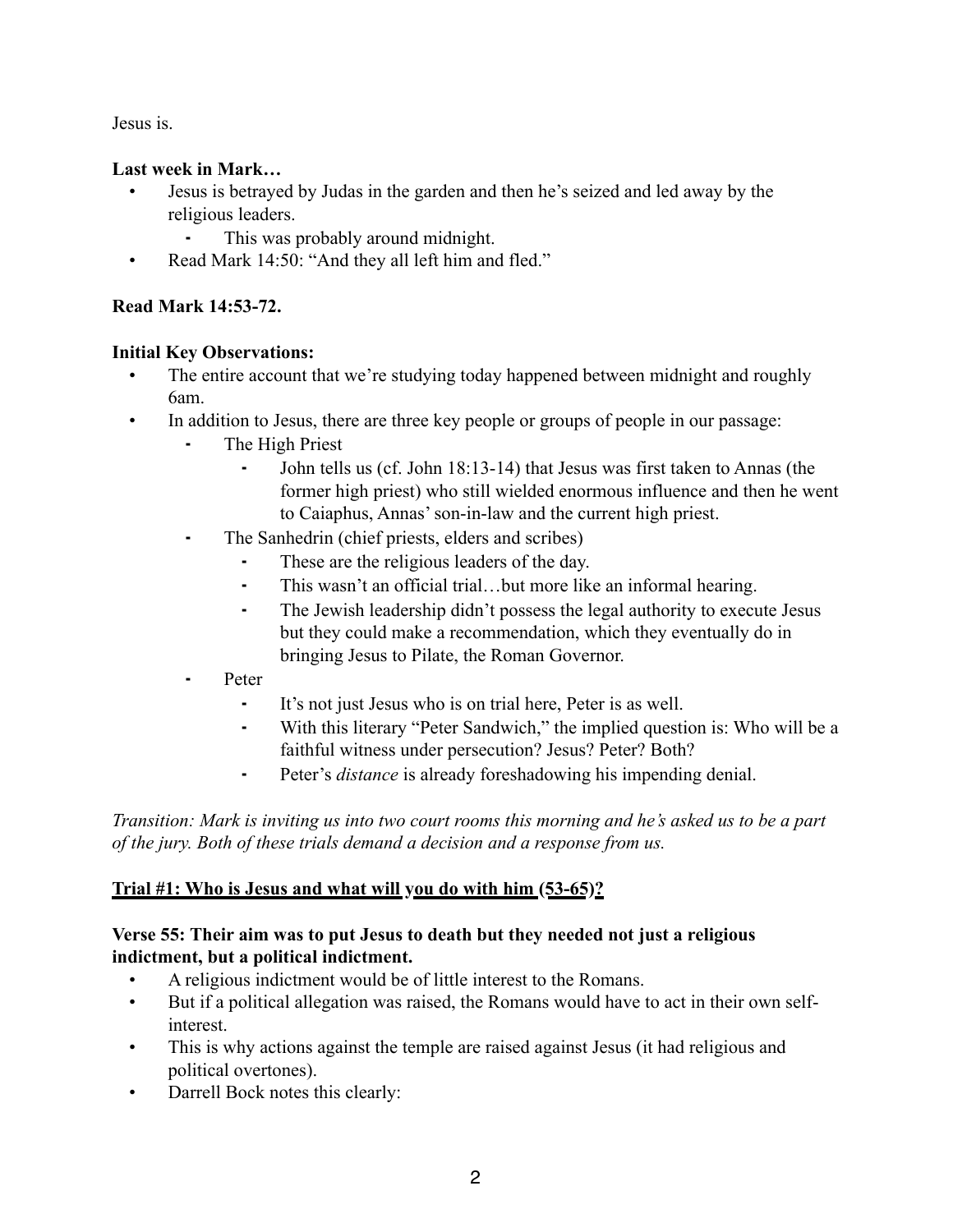- ⁃ "If Jesus could be shown to have designs on damaging this site [the Temple], he would be a threat to law and order."
- ⁃ "If Jesus claimed to be a competing King, Caesar would not be pleased."

### **There are three particular things that stand out about Jesus:**

### **1. His Innocence (55-59).**

- "But they found none" (55).
- Their testimonies didn't agree (56).
	- As a result, their testimonies couldn't be used as a formal charge against him (cf. Deut. 17:6).
- The only specific charge that Mark notes is that Jesus would destroy and rebuild the temple.
	- ⁃ This is a serious charge.
	- The temple was the center of Jewish worship.
- Jesus never said he would destroy the temple (cf. John 2:19-21).

"*Jesus answered them, "Destroy this temple, and in three days I will raise it up." The Jews then said, "It has taken forty-six years to build this temple, and will you raise it up in three days?" But he was speaking about the temple of his body.*" (John 2:19–21, ESV)

As we've already seen, Jesus had already hinted that he was replacing the temple (cf. Mark 11:12-26).

# **2. His Silence (60-61a).**

• Jesus was silent so that none of his statements could be exploited and used against him but he is also modeling the pattern of the suffering servant in Isaiah whose silence represents innocence.

"*He was oppressed, and he was afflicted, yet he opened not his mouth; like a lamb that is led to the slaughter, and like a sheep that before its shearers is silent, so he opened not his mouth.*" (Isaiah 53:7, ESV)

• As Jesus remains silent, the high priest assumes the role of prosector. He asks… (read 61b)

# **3. His True Identity (61b-65).**

- "Are you the Christ, the Son of the Blessed?"
	- ⁃ Christ (Greek); Messiah (Hebrew and Aramaic)
	- ⁃ "Son of the Blessed" means none other than "God's Son."
	- ⁃ Cf. Mark 1:1 and 8:29
		- ⁃ "The beginning of the gospel of Jesus Christ, the Son of God" (Mk. 1:1).
- "I am, and you will see the Son of Man seated at the right hand of Power, and coming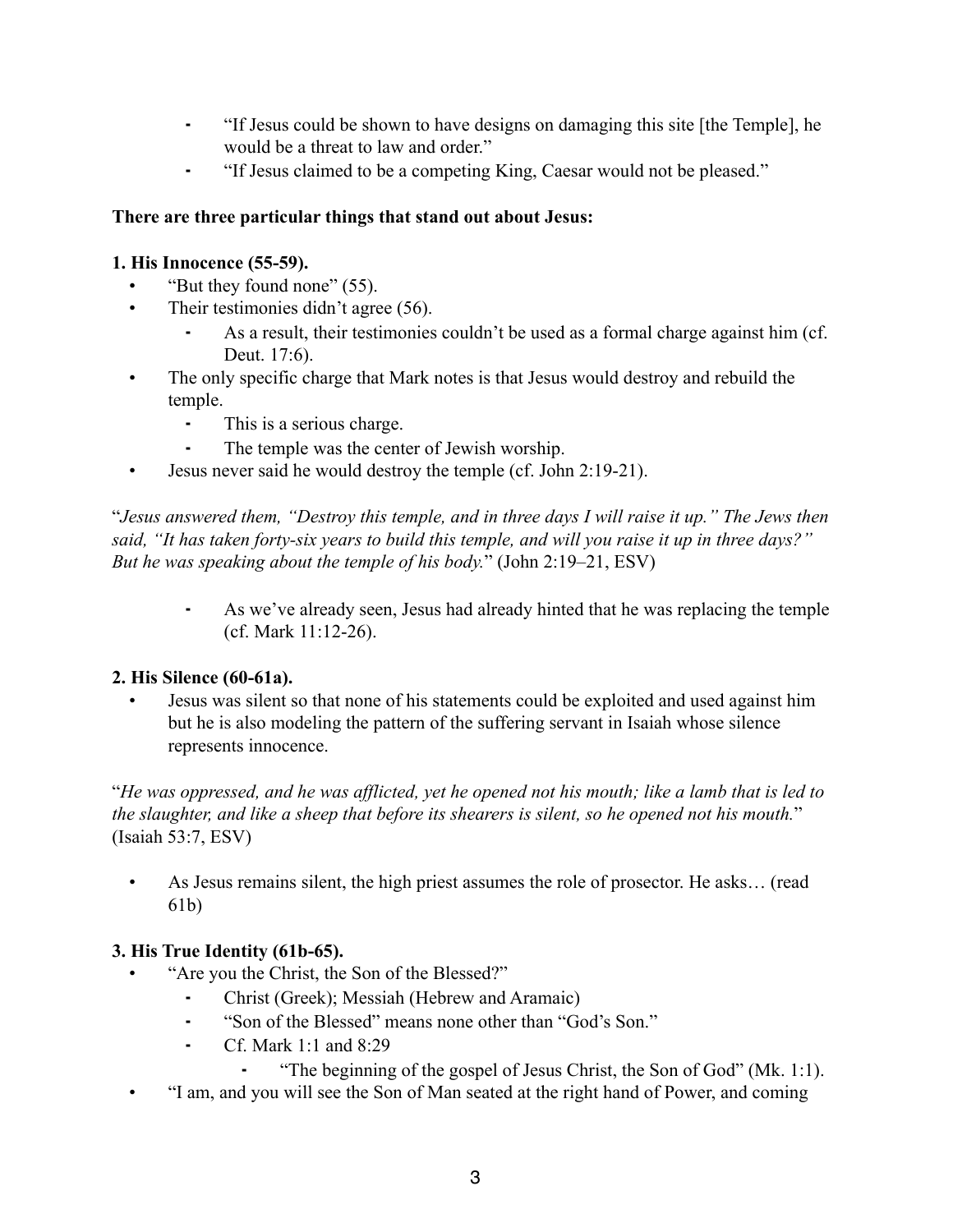with the clouds of heaven."

⁃ Jesus' response echoes two key OT allusions.

"*The Lord says to my Lord: "Sit at my right hand, until I make your enemies your footstool."*" (Psalm 110:1, ESV)

*"I saw in the night visions, and behold, with the clouds of heaven there came one like a son of man, and he came to the Ancient of Days and was presented before him. And to him was given dominion and glory and a kingdom, that all peoples, nations, and languages should serve him; his dominion is an everlasting dominion, which shall not pass away, and his kingdom one that shall not be destroyed.*" (Daniel 7:13–14, ESV)

- ⁃ Jesus is claiming to be the *Son of Man* predicted in Daniel 7 and the *Lord* who will reign as king at the right hand of God from Psalm 110:1. He is claiming to have an authority received directly from God.
- ⁃ Jesus is ironically saying that he is the final judge.
- Jesus is claiming to be able to go directly into God's presence in heaven. Even more, he was claiming to the Son of God, to be God himself.
	- The response of the high priest in tearing his garments and claiming blasphemy confirms this (cf. Num 14:6; 2 Sam. 1:11).
	- ⁃ The charge of blasphemy was reserved for those who ascribed God's honor to themselves or equating themself equal with God. The punishment of this was stoning (cf. Lev. 24:16)

#### **Why was Jesus sentenced to death?**

- Jesus wasn't killed for being a good man. He was killed because he claimed to be the promised one. He claimed to be God.
- Yet, the cross was the sovereign will and plan of God (cf. Acts 3:13-14, 17-19; 4:27-28). It was God's plan to save and redeem his people!!!

#### **The Irony of Jesus' Trial:**

- The Sanhedrin is really who is guilty and Jesus is completely innocent.
	- ⁃ One commentator notes: "Nearly every detail of Jesus' trial violates the rules for capital cases prescribed in the Mishnah" (James Edwards).
- The Sanhedrin provides false witnesses while it's the true testimony of Jesus that results in his death.
- The Sanhedrin thinks they are putting Jesus on trial but in reality Jesus is saying they are the one's on trial and one day he will be their judge.
	- As Daniel Akin says, "Today I stand before you, but there is coming a day when you will stand before Me in judgment! A great reversal is coming!" (Akin).
- The Sanhedrin mocks Jesus' ability to prophesy yet all of his prophecies have come true.
- The High Priest is the one who blasphemes, not Jesus, because Jesus really is God's Son.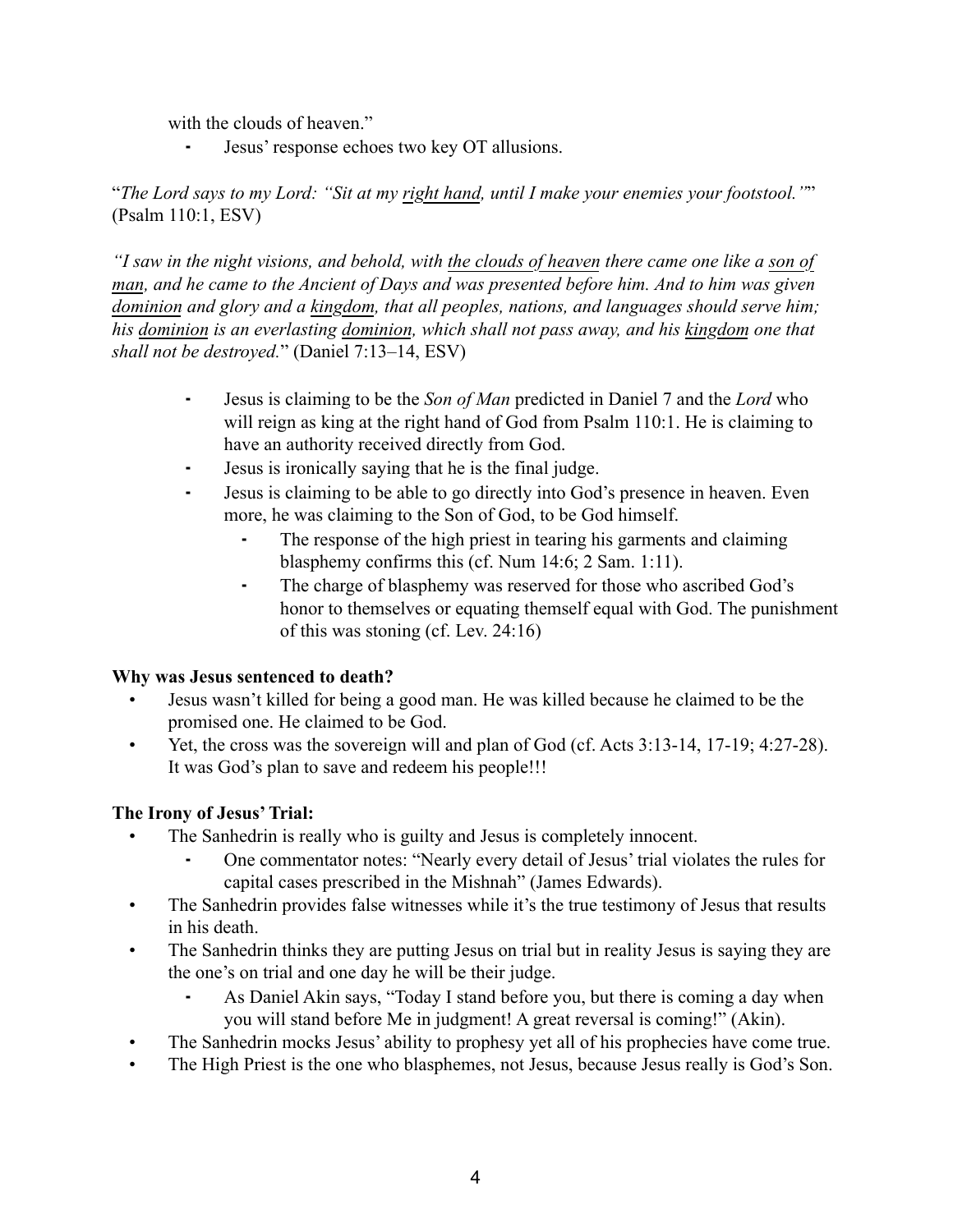### **What will you do with Jesus?**

- Will you condemn and reject him like the High Priest and the Sanhedrin?
	- ⁃ The spitting, hitting and mockery echoes the suffering servant of Isaiah (Isa. 50:6; 53:2-3).
- Will you receive his testimony and worship him?
- The one option they fatally disregard is that Jesus is indeed speaking the truth and that he enjoys the full endorsement of his heavenly Father.

*Transition: Mark now turns to Peter, who has been following and watching from a distance.*

# **Trial #2: Will you (like Peter) forsake costly discipleship for safe observation (66-72)?**

- Peter is the only person identified here since it is Peter's story that he desires to tell.
- Peter denies Jesus three times exactly as Jesus predicted (cf. Mark 14:29-31).

### **1. The Servant Girl to Peter: "You also were with the Nazarene, Jesus" (67).**

- "I neither know nor understand what you mean."
- Peter moves even further away from Jesus.
- Then the rooster crowed the first time.
	- What do you think Peter was thinking when the first rooster crowed? Did he even hear it?

### **2. The Servant Girl to Bystanders: "This man is one of them" (69).**

- But again he denied it.
- Illustration: this is how I feel sometimes when I'm out with my kids :)
	- Sometimes we'll go out as a family to MarketStreet in Lynnfield. It's great because Leigh and Ava can shop and I'll take the other kids to the turf field and we'll play football.
	- ⁃ When tag turns into tackle :). Who do those kids belong to? Yeah, the ones tackling each other over there.

# **3. The Bystanders to Peter: "Certainly you are one of them, for you are a Galilean" (70).**

- Peter invokes a curse on himself and swears: "I do not know this man of whom you speak."
	- His oath was not profanity but calling upon something sacred to guarantee what he's saying is true. He's most likely calling on God's wrath to strike him if he's lying.
		- Peter can't even bring himself to announce Jesus' name.
	- Immediately the rooster crowed a second time.
- Peter remembered Jesus' prediction of denial.
	- He failed three times in the garden (cf.  $14:37-42$ ).
	- ⁃ Now he has failed three more times.
	- ⁃ Despite his best intentions, temptation overcome him. He has failed.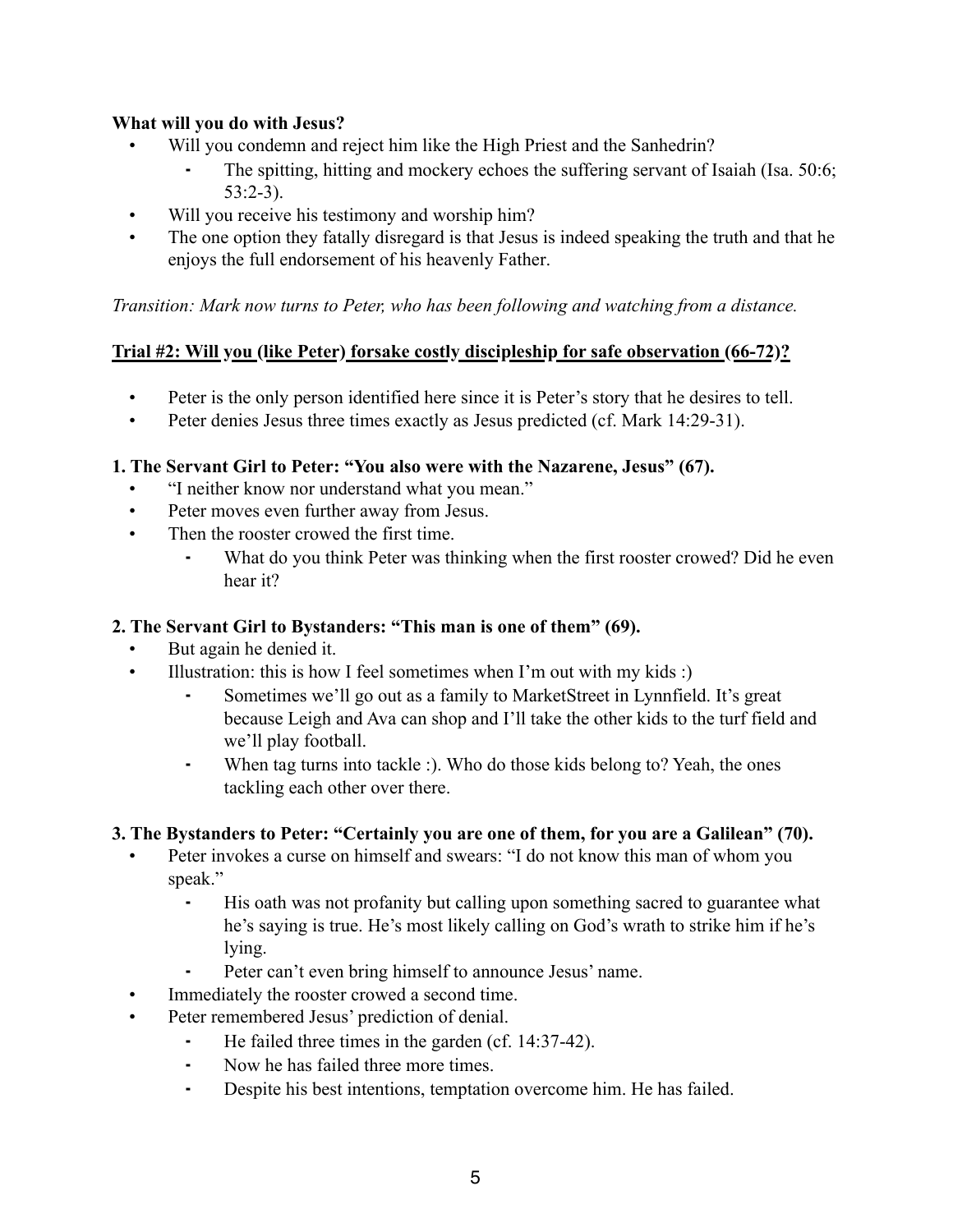⁃ Jesus will now face his death alone.

### **Can you relate with Peter?**

- Has there been a time in your past where you denied knowing Jesus?
- In what situations are you tempted to make excuses in order to avoid being identified as a Christian?
- Are there other situations where you tend to simply lie low and avoid the subject?
- Do you feel shame and remorse over situations where you could have stood up for Jesus?

### **Peter's example is a warning to all disciples:**

- It is in our everyday actions that we bear witness to who Jesus is.
- Not even the best Christian or leader is immune to apostasy.

### **"And he broke down and wept" (72).**

- His betrayal overwhelmed him.
- Luke gives us one more detail that I want to end with:

"*But Peter said, "Man, I do not know what you are talking about." And immediately, while he was still speaking, the rooster crowed. And the Lord turned and looked at Peter. And Peter remembered the saying of the Lord, how he had said to him, "Before the rooster crows today, you will deny me three times." And he went out and wept bitterly.*" (Luke 22:60–62, ESV)

#### **What was in Jesus' eyes as he looked at Peter? What did Peter see in Jesus' eyes?**

- Did Jesus' look say, "I told you so!"? You know, the one we so often give our kids or coworkers.
- Were his eyes full of anger?
- Thabiti Anyabwile (An-ya-bwee-lay) thinks the look was "pure and holy love." He continues, he says, "We can't bear to see him look at us with such pure and holy love when we've failed so miserably. So, like Peter, we turn our faces away and weep bitterly when we fail our Lord."
- But he continues, "And that's a terrible mistake. If when we sinned against our Lord, we could continue to look in His face, we would eventually see that this holy love accepts us. It pardons. It cleanses. It relieves guilt and removes shame. It heals the broken and lifts the worthless. If we could but look in His face, we'd see a loving look that says, 'Come unto me.' Peter's biggest problem isn't that he denied Jesus three times….Peter's biggest problem is that he wept alone and turned away… rather than run to Jesus' loving face. Our biggest problem is looking away from Jesus. He has taken away our sins. Now we must look *to* Him and continue looking *to* Him until we rejoice in His loving acceptance."

### **The Point: Repent and turn toward Jesus' loving face which extends grace greater than your sin.**

# **Conclusion:**